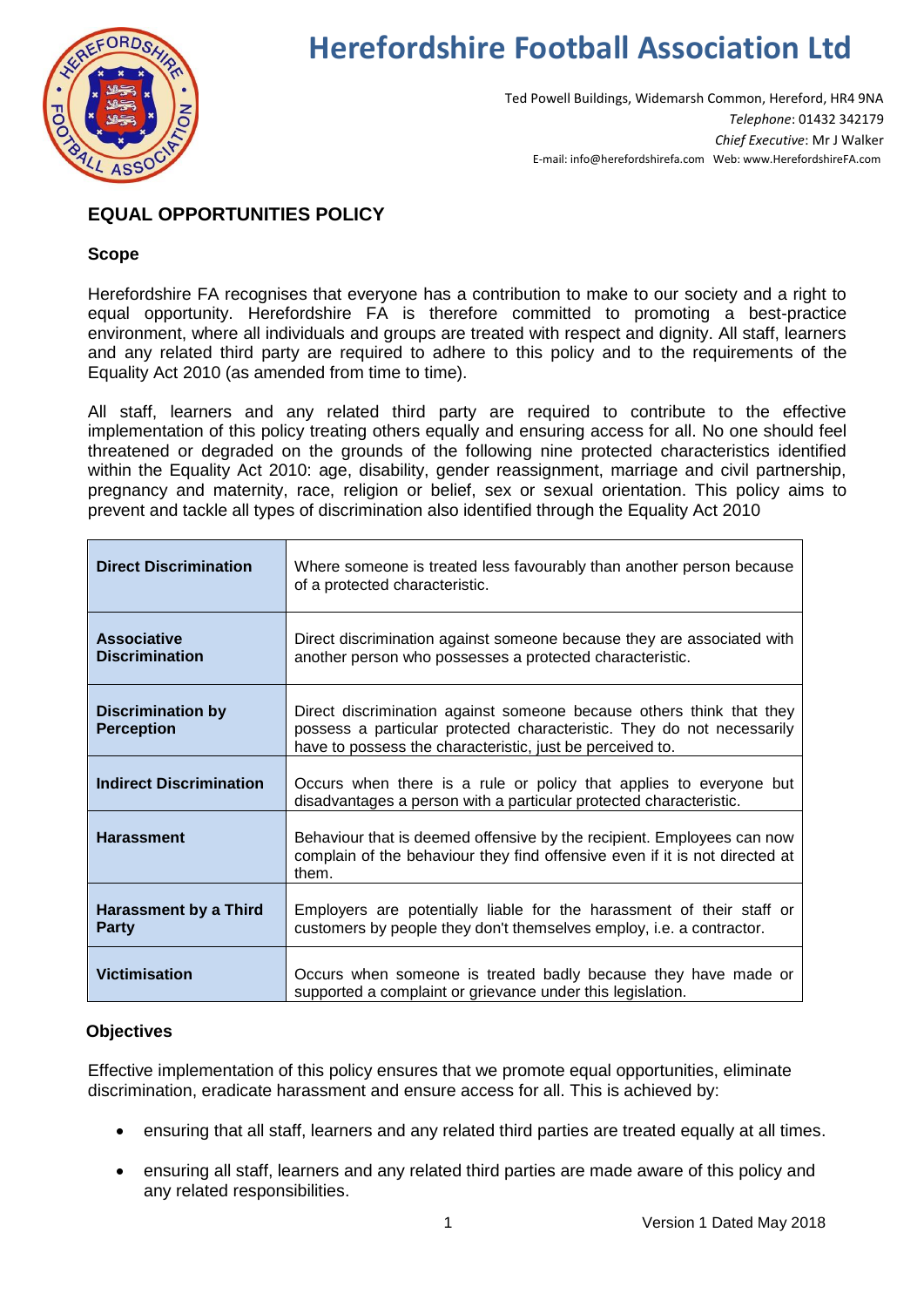- ensuring that all staff are responsible for creating an open and friendly learning environment.
- ensuring that staff selection for employment, volunteering, promotion, training or any other benefit will be on the basis of aptitude and ability.
- ensuring that learner and participant selection for courses and related initial assessments are conducted in accordance with the qualification pre-requisites and specific selection and initial assessment criteria.
- ensuring that all selection/rejection decisions are recorded for staff, learners and any relevant third parties.
- ensuring that an effective access arrangements procedure is in place and deployed through conduct of reasonable adjustments and special considerations.
- opposing all forms of unlawful and unfair discrimination.
- taking any allegations or incidents of discrimination or any type of unfair treatment extremely seriously and responding to them swiftly.
- ensuring zero tolerance on any acts of discrimination on the grounds of the nine protected characteristics outlined within the Equality Act 2010. Where such instances of malpractice are proven, action will be taken in accordance with the Herefordshire FA Malpractice Policy.

It is ultimately the responsibility of the Head of the Centre, Dan Chance to ensure that this policy is published and accessible to all personnel, learners and any relevant third parties. However, to further support effective implementation, Qualification Coordinators (QCs) specific to each qualification are responsible for ensuring this information is fully understood by their qualification team and by the learners who commence courses/programmes in their area.

#### **Access to Fair Assessment Statement**

#### **Commitment**

Herefordshire FA is committed to providing ongoing support to learners with particular requirements and aspires to eliminate discrimination. On this basis, we ensure accessible services, making reasonable adjustments and applying special considerations where these are required, to facilitate learners in completing each course/programme as independently as possible.

Access arrangements ensure that the conduct of reasonable adjustments and special considerations reduce substantial disadvantage caused due to a learner's disability or difficulty. In accordance with the Equality Act 2010, we have a commitment to provide access for learners with particular needs to prevent discrimination in the delivery of qualifications and the assessment of learners.

#### **Reasonable adjustments**

Reasonable adjustments are any arrangements made prior to the delivery or assessment of a qualification to reduce the effect of a disability or difficulty that places a learner at a substantial disadvantage. These arrangements are required to be granted by the awarding organisation for the assessment of learners with a permanent, long-term or temporary disability, a learning difficulty, illness or indisposition.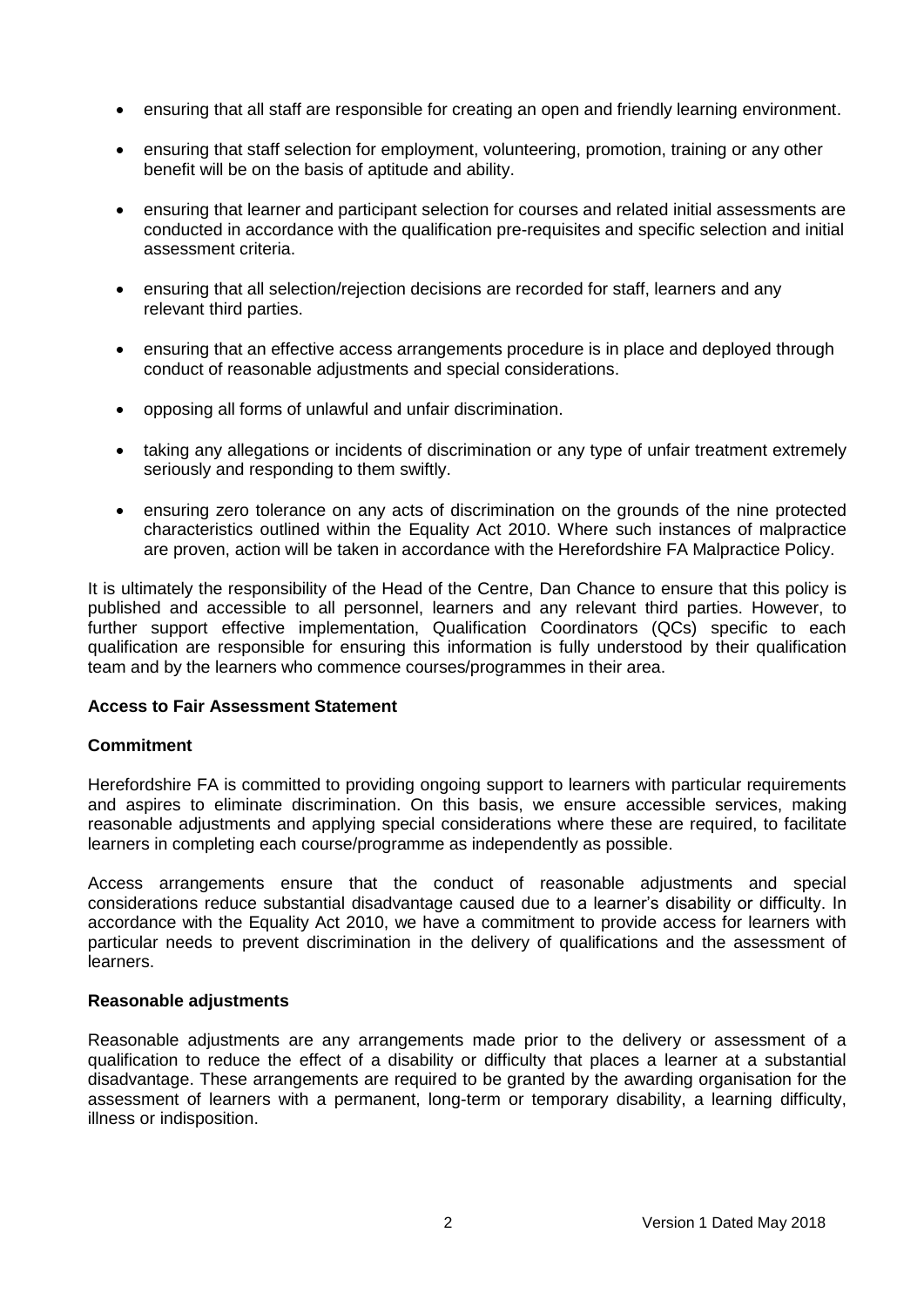#### **Special Consideration**

Special consideration is the implementation of arrangements at the time of an assessment to allow competence to be demonstrated by learners who have been disadvantaged or were unable to attend the assessment due to emotional/physical difficulties or adverse circumstances. These arrangements are required to be granted by the awarding organisation for the assessment of learners who have experience temporary difficulties.

#### **Objectives**

Our personnel are committed to contributing to this practice and the overall aims are to assist learners in managing their individual situation and create a more accessible learning and assessment environment for all. In order for this to be achieved, we aim to determine learners' particular requirements and requests for the provision of access arrangements at an early stage. To ensure sure we give access to fair assessment and treating all learners equally we intent to:

- ensure the access to fair assessment statement and practice are understood and complied with by any personnel involved in assessment and also by learners.
- promote equality within of each learning programme and in the conduct of all qualification assessments.
- adhere to related procedures and regulations regarding reasonable adjustments and special consideration; requesting permission to grant these for each learner from the relevant awarding organisation.
- ensure buildings and assessment sites used for delivery and assessment are accessible to all learners, as far as is practicable.
- ensure appropriate equipment/personnel (including technological equipment or any assistant personnel, ie reader, scribe, practical assistant, etc) is available for selected adjustments to delivery and/or assessment.
- use assistive equipment and personnel within the reasonable adjustments framework, as outlined by the awarding organisation, without disadvantaging others who are not affected by particular requirements.